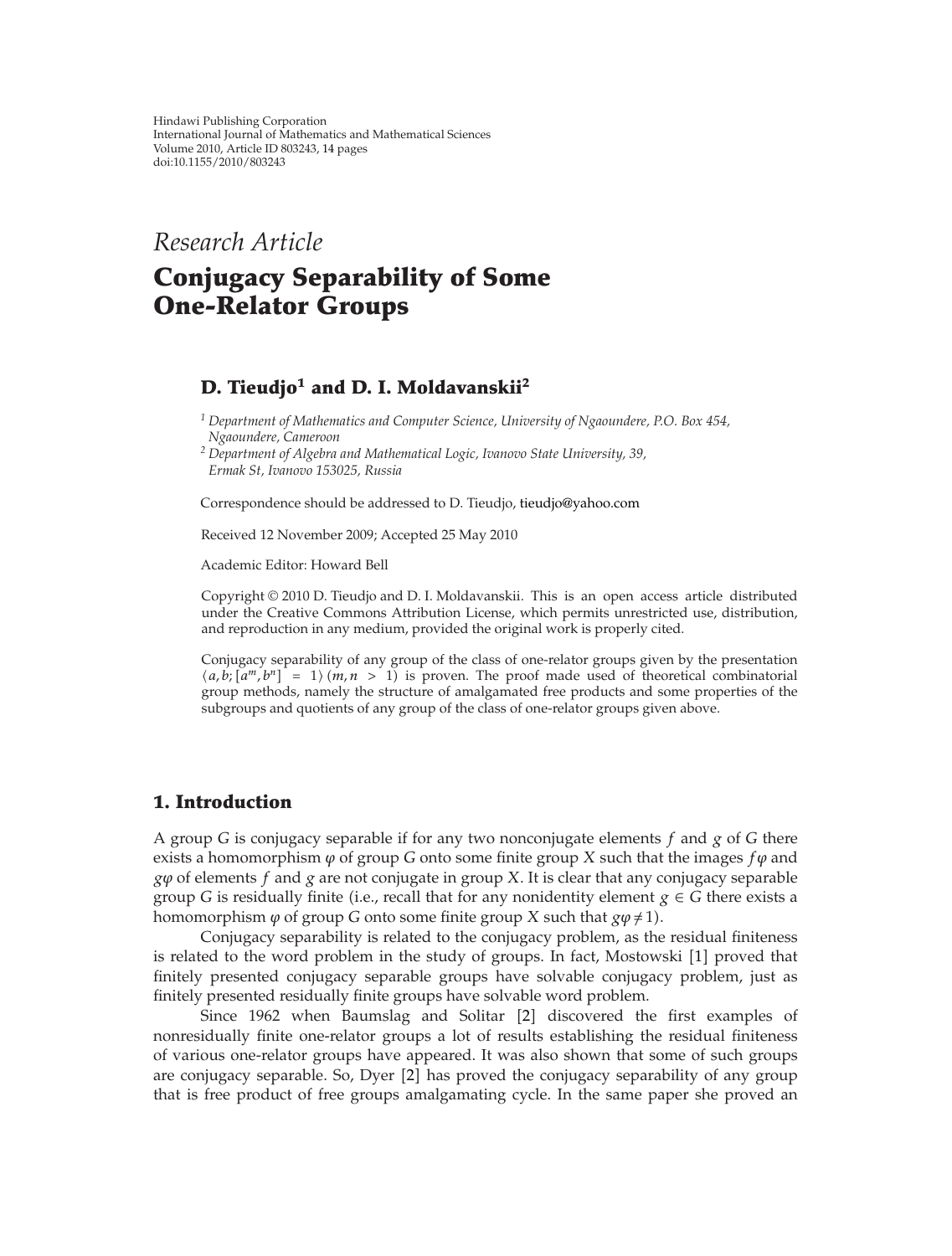unpublished result of M. Armstrong on conjugacy separability of any one-relator group with nontrivial center. The conjugacy separability of groups defined by relator of form  $(a^m b^n)^t$ and  $(a^{-1}b^lab^m)^s$ , where  $s > 1$ , was proved in [4] and [5], respectively. It should mention that up to now it is not known whether there exists one-relator group that is residually finite but not conjugacy separable.

In this paper we enlarge the class of conjugacy separable one-relator groups. Namely, we prove here the following theorem.

**Theorem 1.1.** Any group  $G_{mn} = \langle a, b; [a^m, b^n] = 1 \rangle$  where integers m and n are greater than 1, is *conjugacy separable.*

We note that the assertion of Theorem is also valid when  $m = 1$  or  $n = 1$ . Indeed, in this case group *Gmn* is the generalized free product of two finitely generated abelian groups with cyclic amalgamation and its conjugacy separability follows from the result of [3].

The residual finiteness of groups *Gmn* is well known; it follows, for example, from the result of paper [6]. Groups  $G_{mn}$  are of some particular interest: they are centerless, torsionfree,... Some properties of these groups were considered in [7, 8] where, in particular, the description of their endomorphisms was given and their automorphisms group were studied, respectively. In this paper, the proofs made use of presentation of group *Gmn* as amalgamated free product. This presentation will be the crucial tool in the proof of Theorem 1.1 and because of this, in Section 1, we recall the Solitar theorem on the conjugacy of elements of amalgamated free products and derive, for our special case, the criterion which is somewhat simpler. In Section 2 some properties of separability of groups *Gmn* are established and in Section 3 the proof of Theorem 1.1 will be completed.

We remind that conjugacy separability of groups *Gmn* can also be obtained using [9]. However, the method in [9] presents any group  $G_{mn}$  as the result of adjoining roots to conjugacy separable groups.

# **2. Preliminary Remarks on the Conjugacy in Amalgamated Free Products**

Let us recall some notions and properties concerned with the construction of free product  $G = (A * B; H)$  of groups *A* and *B* with amalgamated subgroup *H*.

Every element  $g \in G$  can be written in a form

$$
g = x_1 x_2 \cdots x_r, \quad (r \geqslant 1), \tag{2.1}
$$

where for any  $i = 1, 2, \ldots, r$  element  $x_i$  belongs to one of the free factors *A* or *B* and if  $r > 1$ any successive  $x_i$  and  $x_{i+1}$  do not belong to the same factor *A* or *B* (and therefore for any  $i = 1, 2, \ldots, r$  element  $x_i$  does not belong to amalgamated subgroup *H*). Such form of element *g* is called *reduced*.

In general, element  $g \in G$  can have different reduced forms, but if  $g = y_1 y_2 \cdots y_s$  is one more reduced form of  $g$ , then  $r = s$  and, for any  $i = 1, 2, \ldots, r$ ,  $x_i$  and  $y_i$  belong to the same factor *A* or *B*. The *length*  $l(g)$  of element *g* is then defined as the number *r* of the components in a reduced form of *g*. Element *g* is called *cyclically reduced* if either  $l(g) = 1$  or  $l(g) > 1$  and the first and the last components of its reduced form do not belong to the same factor *A* or *B*.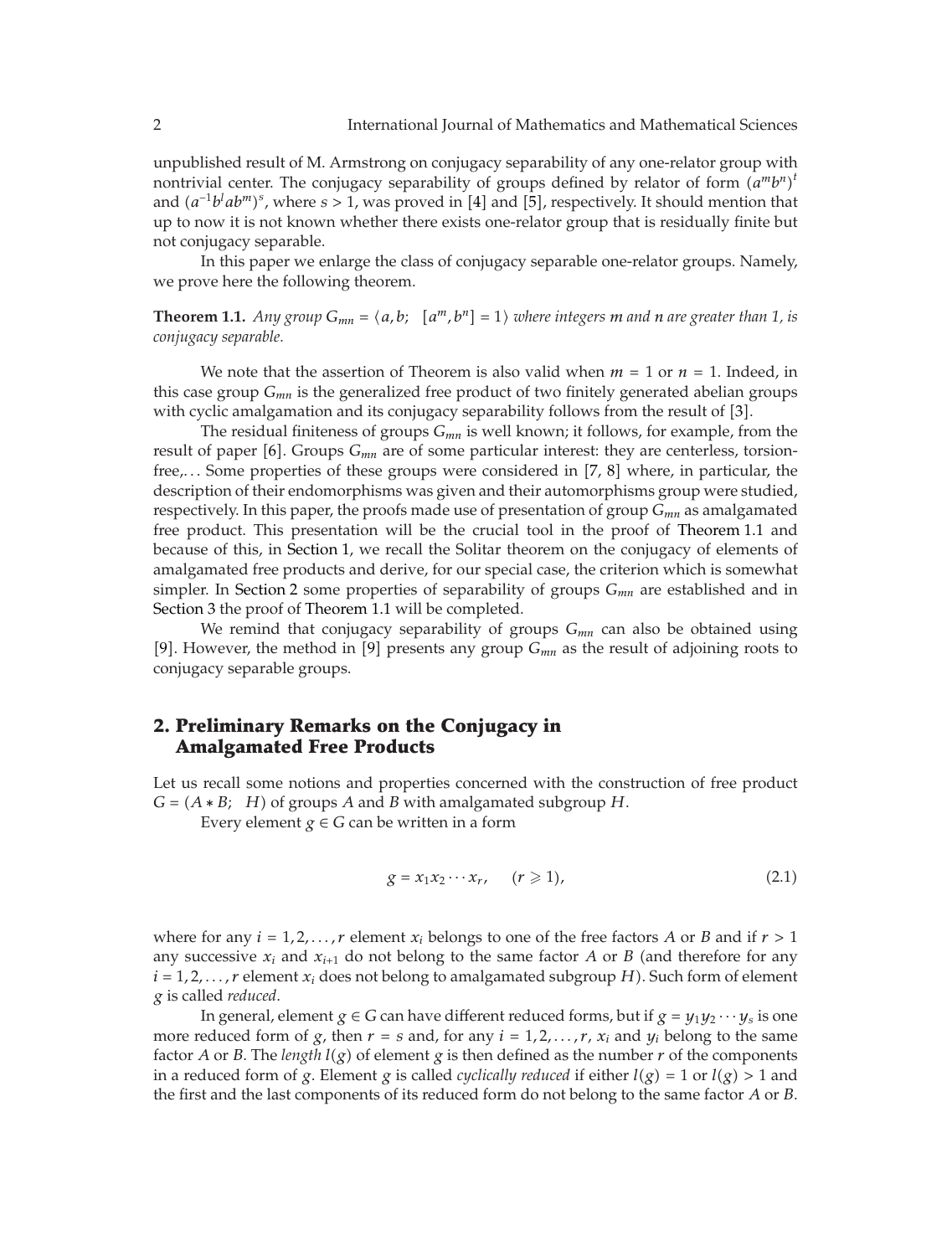If  $g = x_1x_2 \cdots x_r$  is a reduced form of cyclically reduced element *g* then cyclic permutations of element *g* are elements of form  $x_i x_{i+1} \cdots x_r x_1 \cdots x_{i-1}$ , where  $i = 1, 2, \ldots, r$ .

If *X* is a subgroup of a group *Y* we will say that elements *a* and *b* of *Y* are *X-conjugate* if  $a = x^{-1}bx$ , for some  $x \in X$ .

The Solitar criterion of conjugacy of elements of amalgamated free product of two groups (Theorem 4.6 in [10]) can be formulated as follows.

**Proposition 2.1.** *Let*  $G = (A * B; H)$  *be the free product of groups*  $A$  *and*  $B$  *with amalgamated subgroup H. Every element of G is conjugate to a cyclically reduced element. If lengths of two cyclically reduced elements are nonequal then these elements are not conjugate in G. Let f and g be cyclically reduced elements of G such that*  $l(f) = l(g)$ *. Then* 

- 1 *if f* ∈ *A and f is not conjugate in A to any element of subgroup H, then f and g are conjugate in group G if and only if*  $g \in A$  *and*  $f$  *and*  $g$  *are conjugate in*  $A$ *; similarly, if f* ∈ *B and f is not conjugate in B to any element of subgroup H then f and g are conjugate in group G if and only if*  $g \in B$  *and f and*  $g$  *are conjugate in B*;
- 2 *if f* ∈ *H then f and g are conjugate in group G if and only if there exists a sequence of elements*

$$
f = h_0, h_1, \dots, h_n, h_{n+1} = g \tag{2.2}
$$

*such that for any*  $i = 0, 1, \ldots, n$   $h_i \in H$  *and elements*  $h_i$  *and*  $h_{i+1}$  *are A*-conjugate or *B-conjugate;*

(3) if  $l(f) = l(g) > 1$ , then f and g are conjugate in group G if and only if element f is *H-conjugate to some cyclic permutation of g.*

In the following special case assertion (2) of Proposition 2.1 became unnecessary.

**Proposition 2.2.** Let  $G = (A * B; H)$  be the free product of groups A and B with amalgamated *subgroup H. Suppose that for any element f of A or B and for any element h of subgroup H, the inclusion*  $f^{-1}hf \in H$  *is valid if and only if elements f and h commute. If f and g are cyclically reduced elements of G such that*  $l(f) = l(g) = 1$  *then f and g are conjugate in group G if and only if f and g belong to the same subgroup A or B and are conjugate in this subgroup.*

Indeed, let elements *f* and *g* be conjugate in group *G* and let *f* belong to subgroup *A*, say. If *f* is not conjugate in *A* to any element of subgroup *H*, then the desired assertion is implied by assertion (1) of Proposition 2.1. Otherwise, we can assume that  $f \in H$  and by assertion (2) of Proposition 2.1 there is a sequence of elements

$$
f = h_0, h_1, \dots, h_n, h_{n+1} = g,\tag{2.3}
$$

such that for any  $i = 0, 1, \ldots, n$   $h_i \in H$ , and for suitable element  $x_i$  belonging to one of the subgroups *A* or *B*, the equality  $x_i^{-1}h_ix_i = h_{i+1}$  holds. Since for  $i = 0, 1, ..., n - 1$  the inclusion *x*<sup>-1</sup><sub>*i*+1</sub> $h$ <sub>*i*+1</sub> $x$ <sub>*i*+1</sub> ∈ *H* is valid, the hypothesis gives  $h_0 = h_n$ , that is,  $x_n^{-1} f x_n = g$ . This means that elements  $f$  and  $g$  belong to that subgroup  $A$  or  $B$  which contains element  $x_n$  and also are conjugated in this subgroup.

Next, we describe more explicitly the situation arising in assertion (3) of Proposition 2.1.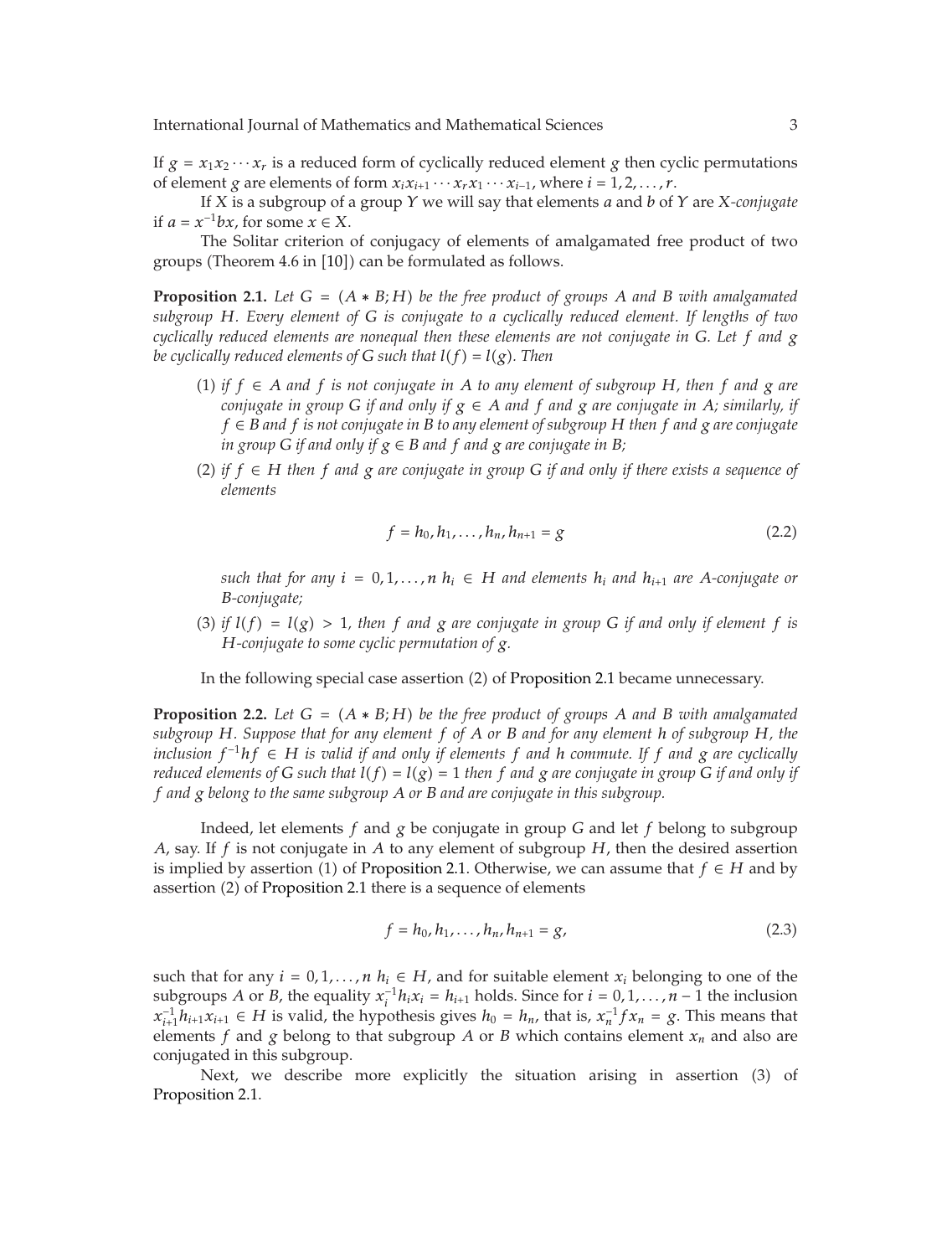**Proposition 2.3.** Let  $f = x_1x_2 \cdots x_r$  and  $g = y_1y_2 \cdots y_r$  be the reduced forms of elements  $f$  and  $g$  of *group*  $G = (A * B; H)$  *where*  $r > 1$ *. Then*  $f$  *and*  $g$  *are*  $H$ *-conjugate if and only if there exist elements*  $h_0, h_1, h_2, \ldots, h_r = h_0$  *in subgroup H such that for any*  $i = 1, 2, \ldots, r$ *, one has* 

$$
x_i = h_{i-1}^{-1} y_i h_i.
$$
 (2.4)

*Proof.* If for some elements  $h_0, h_1, h_2, \ldots, h_r = h_0$  of subgroup *H* equalities (2.4) hold, then

$$
f = x_1 x_2 \cdots x_r = h_0^{-1} y_1 h_1 h_1^{-1} y_2 h_2 \cdots h_{r-1}^{-1} y_2 h_r = h_0^{-1} (y_1 y_2 \cdots y_r) h_r = h_0^{-1} g h_0.
$$
 (2.5)

Conversely, by induction on *r* we prove that if for some  $h \in H$  the equality  $f =$ *h*<sup>−1</sup>*gh* holds then there exists a sequence of elements  $h_0, h_1, h_2, ..., h_r = h_0$  of subgroup *H* satisfying the equalities (2.4) and such that  $h_0 = h$ .

Rewriting the equality  $f = h^{-1}gh$  in the form

$$
x_r^{-1} \cdots x_2^{-1} x_1^{-1} h^{-1} y_1 y_2 \cdots y_r h = 1,
$$
\n(2.6)

we see that since the expression in the left part of it cannot be reduced, elements  $x_1$  and *y*<sub>1</sub> must be contained in the same subgroup *A* or *B* and element  $x_1^{-1}h^{-1}y_1$  must belong to subgroup *H*. Denoting this element by  $h_1^{-1}$ , we have  $x_1 = h^{-1}y_1h_1$ . If  $r = 2$  then the equality above takes the form  $x_2^{-1}h_1^{-1}y_2h = 1$ , whence  $x_2 = h_1^{-1}y_2h$ . Therefore, setting  $h_0 = h_2 = h$ , we obtain in that case the desired sequence.

If  $r > 2$  let us rewrite the equality  $f = h^{-1}gh$  in the form

$$
h^{-1}y_1h_1x_2\cdots x_r = h^{-1}y_1y_2\cdots y_rh. \tag{2.7}
$$

This implies that if we set  $f' = h^{-1}h_1x_2 \cdots x_r$  and  $g' = y_2 \cdots y_r$ , then  $f' = h^{-1}g'h$ . Since the length of elements *f'* and *g'* is equal to *r* − 1, then by induction, there exists a sequence  $h'_1 = h$ ,  $h'_2$ , ...,  $h'_r = h'_1$  of elements of subgroup *H*, such that  $h^{-1}h_1x_2 = (h'_1)^{-1}y_2h'_2$  and for any  $i = 2, 3, \ldots, r$ 

$$
x_i = (h'_{i-1})^{-1} y_i h'_i.
$$
 (2.8)

Since  $x_2 = h_1^{-1}y_2h'_2$ , then setting  $h_i = h'_i$  for  $i = 2, 3, ..., r$ , we obtain the desired sequence, and induction is completed. Proposition 2.3 is proven.

We conclude this section with one more property of amalgamated free product.

**Proposition 2.4.** *Let*  $G = (A * B; H)$  *be the free product of groups*  $A$  *and*  $B$  *amalgamating subgroup H where H lies in the center of each of groups A and B. Then for any element f* ∈ *G not belonging to subgroup A one* has  $f^{-1}Af \cap A = H$ .

*Proof.* In fact, since subgroup  $H$  coincides with the center of group  $G$  (see  $[10,$  page 211]), the inclusion *H* ⊆ *f*−<sup>1</sup>*Af* ∩ *A* is obvious. Conversely, let element *f*−<sup>1</sup>*af* belong to subgroup *A* where  $a \in A$ . Since  $f \notin A$  then either  $f \in B \setminus H$  or  $l(f) > 1$  and (without loss of generality) the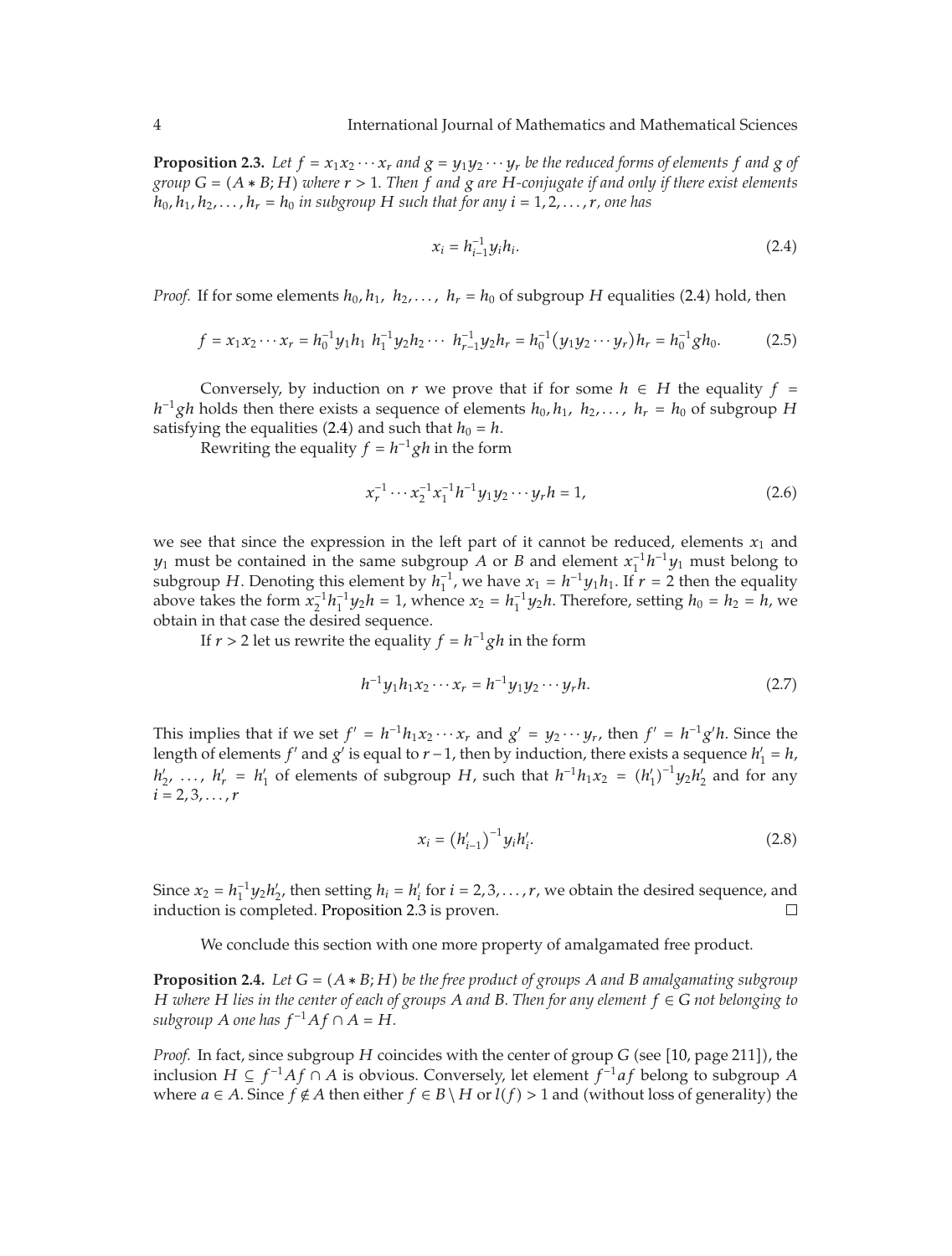first component of reduced form of *f* belongs to *B*. In any case the assumption  $a \notin H$  would imply that  $l(f^{-1}af) > 1$ . Thus,  $a \in H$  and therefore  $f^{-1}af = a \in H$ . imply that *l*( $f^{-1}af$ ) > 1. Thus, *a* ∈ *H* and therefore  $f^{-1}af = a ∈ H$ .

#### **3. Some Properties of Groups** *Gmn* **and of Their Certain Quotients**

In what follows, our discussion will make use of the presentation of group *Gmn* as an amalgamated free product of two groups. To describe such presentation, let *H* be the subgroup of group  $G_{mn}$ , generated by elements  $c = a^m$  and  $d = b^n$ . Also, let A denote the subgroup of group *Gmn* generated by element *a* and subgroup *H*, and let *B* denote the subgroup of group  $G_{mn}$ , generated by element *b* and subgroup *H*. Then it can be immediately verified that *H* is the free abelian group with base *c*, *d*, group *A* is the free product  $(\langle a \rangle * H; \langle a^m = c \rangle)$  of infinite cycle  $\langle a \rangle$  and group *H* with amalgamation  $\langle a^m \rangle$ , group *B* is the free product  $(\langle b \rangle * H; \langle b^n = d \rangle)$  of infinite cycle  $\langle b \rangle$  and group *H* with amalgamation  $\langle b^n \rangle$ , and group  $G_{mn}$  is the free product  $(A * B; H)$  of groups *A* and *B* with amalgamation *H*.

The same decomposition is satisfiable for certain quotients of groups *Gmn*. Namely, for any integer  $t > 1$  let  $G_{mn}(t)$  be the group with presentation

$$
\langle a,b; [a^m, b^n] = 1, a^{mt} = b^{nt} = 1 \rangle \tag{3.1}
$$

and  $\rho_t$  the natural homomorphism of groups  $G_{mn}$  onto  $G_{mn}(t)$ . Then it is easy to verify that subgroup  $H(t) = H\rho_t$  of group  $G_{mn}(t)$  is isomorphic to the quotient  $H/H^t$  (where, as usually, *H*<sup>*t*</sup> consists of all elements *h<sup>t</sup>*, *h* ∈ *H*), subgroup *A*(*t*) = *A* $\rho$ <sub>*t*</sub> is the amalgamated free product  $(\langle a; a^{mt} = 1 \rangle * H(t); a^m = cH^t$  of cycle  $\langle a; a^{mt} = 1 \rangle$  of order *mt* and group *H*(*t*), subgroup  $B(t) = B\rho_t$  is the amalgamated free product  $(\langle b; b^{nt} = 1 \rangle * H(t); b^n = dH^t)$  of cycle  $\langle b; b^{nt} = 0 \rangle$ 1) of order *nt* and group *H*(*t*), and group  $G_{mn}(t)$  is the amalgamated free product  $(A(t) *$  $B(t)$ ;  $H(t)$ ).

These decompositions of groups  $G_{mn}$  and  $G_{mn}(t)$  are assumed everywhere below, and such notions as free factor, reduced form, length of element and so on will refer to them.

Let us remark, at once, that since each of groups  $A(t)$  and  $B(t)$  is the amalgamated free product of two finite groups and group  $G_{mn}(t)$  is the free product of groups  $A(t)$  and *B*(*t*) with finite amalgamation, it follows from results of [3] that for every *t*, group  $G_{mn}(t)$  is conjugacy separable. So, to prove the conjugacy separability of group *Gmn* it is enough, for any nonconjugate elements *f* and *g* of  $G_{mn}$ , to find an integer *t* such that elements  $f \rho_t$  and *g* $\rho_t$  are nonconjugate in group  $G_{mn}(t)$ .

Since in the decompositions of groups *A* and *B* as well, as of groups  $A(t)$  and  $B(t)$ , into amalgamated free product stated above the amalgamated subgroups are contained in the centre of each free factor, by Proposition 2.4 we have the following proposition.

**Proposition 3.1.** *For any element g of group A (or B) not belonging to subgroup H the equality g*<sup>−1</sup>*Hg* ∩ *H* =  $\langle c \rangle$  (resp.,  $g^{-1}Hg \cap H = \langle d \rangle$ ) holds. In particular, for any element g of group A or B *and for any element h of subgroup H element g*−<sup>1</sup>*hg belongs to subgroup H if and only if elements g and h commute.*

*Similarly, for any element*  $g$  *of group*  $A(t)$  *(or*  $B(t)$ *) not belonging to subgroup*  $H(t)$  *the equality*  $g^{-1}H(t)g ∩ H(t) = \langle cH^t \rangle$  (resp.,  $g^{-1}H(t)g ∩ H(t) = \langle dH^t \rangle$ ) holds. In particular, for any *elements g of group*  $A(t)$  *or*  $B(t)$  *and h of subgroup*  $H(t)$ *, element*  $g^{-1}hg$  *belongs to subgroup*  $H(t)$ *if and only if elements g and h commute.*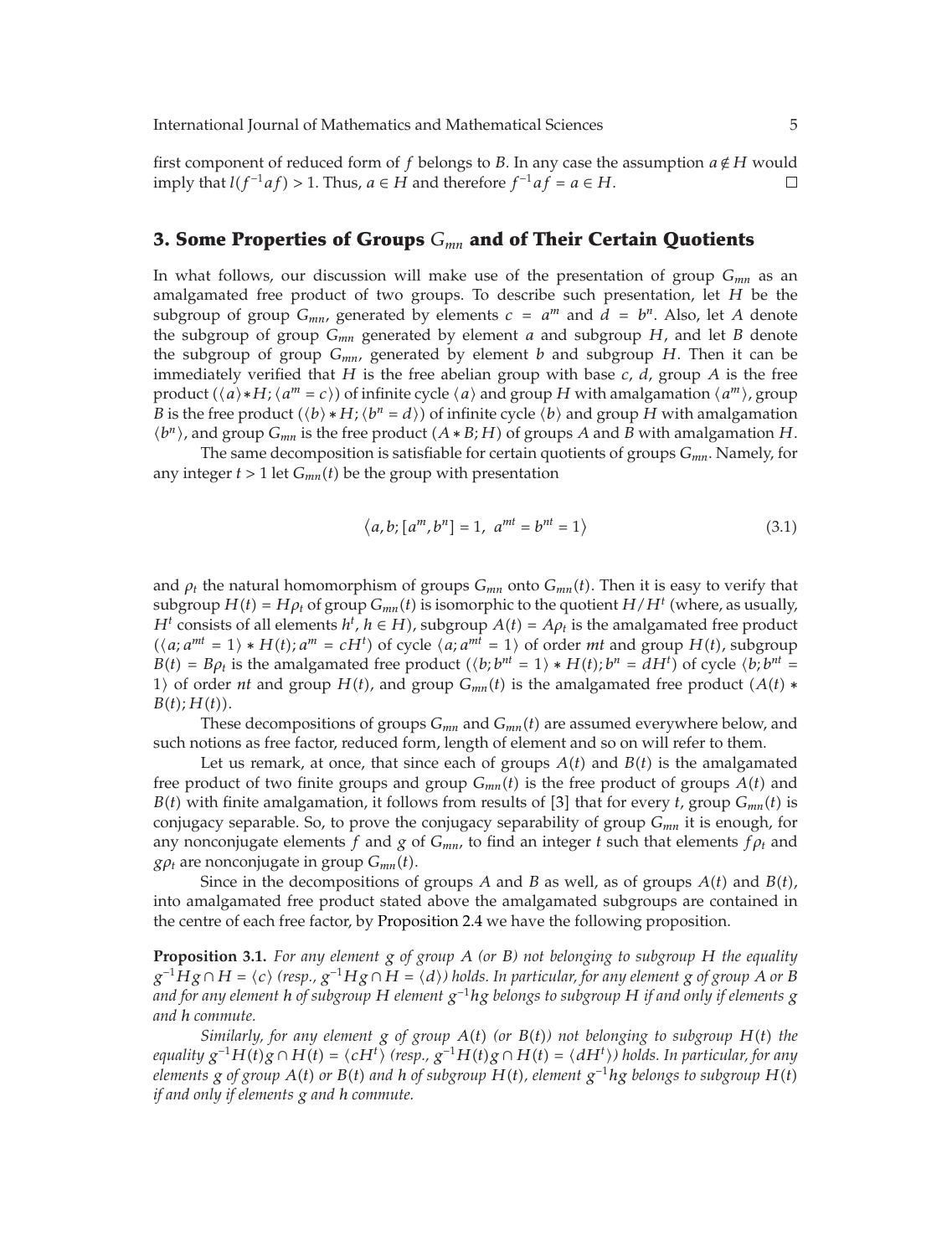Propositions 2.1, 2.2 and 3.1 lead to the following criterion for conjugacy of elements of groups *Gmn* and *Gmnt*.

**Proposition 3.2.** *Let G be any of groups Gmn and Gmnt. Every element of G is conjugate to a cyclically reduced element. If lengths of two cyclically reduced elements are not equal then these elements are not conjugate in G. Let f and g be cyclically reduced elements of G such that*  $l(f) = l(g)$ *. Then*

- (1) If  $l(f) = l(g) = 1$  then f and g are conjugate in group G if and only if f and g belong to *the same free factor and are conjugate in this factor.*
- (2) If  $l(f) = l(g) > 1$  then f and g are conjugate in group G if and only if element f is *H-conjugate or Ht-conjugate to some cyclic permutation of g.*

We now consider some further properties of groups  $G_{mn}$  and  $G_{mn}(t)$ . The following assertion is easily checked.

**Proposition 3.3.** *For any homomorphism ϕ of group Gmn onto a finite group X there exist an integer*  $t > 1$  *and a homomorphism*  $\psi$  *of group*  $G_{mn}(t)$  *onto group*  $X$  *such that*  $\varphi = \rho_t \psi$ *.* 

*Also, for any integers t >* 1 *and s >* 1 *such that t divides s there exists homomorphism*  $\varphi$  :  $G_{mn}(s) \rightarrow G_{mn}(t)$  *such that*  $\rho_t = \rho_s \varphi$ *.* 

*The same assertions are valid for groups A and B.*

**Proposition 3.4.** *For any element g of group A or B, if g does not belong to subgroup H then there exists an integer*  $t_0 > 1$  *such that for any positive integer t, divisible by*  $t_0$ *, element*  $g \rho_t$  *does not belong to subgroup*  $H\rho_t$ *.* 

*Proof.* We will assume that  $g \in A$ ; the case when  $g \in B$  can be treated similarly.

So, let element *g*  $\in$  *A* do not belong to subgroup *H* and let *g* =  $x_1x_2 \cdots x_r$  be a reduced form of  $g$  (in the decomposition of group  $A$  into amalgamated free product).

If  $r = 1$  then element *g* belongs to subgroup  $\langle a \rangle$  that is,  $g = a^k$  for some integer *k*. Since  $g \notin H$ , integer *k* is not divisible by *m*. Then for any integer  $t > 0$ , in group  $A(t)$ , element  $g \rho_t$ of subgroup  $\langle a; a^{mt} = 1 \rangle$  cannot belong to the amalgamated subgroup (generated by element  $a^m$ ) of the decomposition of group  $A(t)$  and consequently cannot belong to the free factor  $H(t) = H\rho_t$ .

Let  $r > 1$ . Every component  $x_i$  of the reduced form of element  $g$  is either of form  $a^k$ , where integer *k* is not divisible by *m*, or of form  $c^k d^l$  where  $l \neq 0$ . If integer  $t_0$  is chosen such that the exponent *l* of any component  $x_i$  of the second kind is not divisible by  $t_0$ , then for any *t* divisible by  $t_0$  the image  $x_i \rho_t = x_i H^t$  of such component will not belong to the amalgamated subgroup of group  $A(t)$  (generated, let's remind, by element  $cH<sup>t</sup>$ ). Moreover, as above in case  $r = 1$ , the images of components of the first kind will not belong to the amalgamated subgroup. Therefore, the form

$$
g\rho_t = (x_1\rho_t)(x_2\rho_t)\cdots(x_r\rho_t)
$$
\n(3.2)

of element  $g_{\rho t}$  is reduced in group  $A(t)$  and since  $r > 1$ ,  $g_{\rho t}$  does not belong to the free factor  $H(t) = H\rho_t$ . The proposition is proven.  $\Box$ 

Proposition 3.4 obviously implies the the following proposition.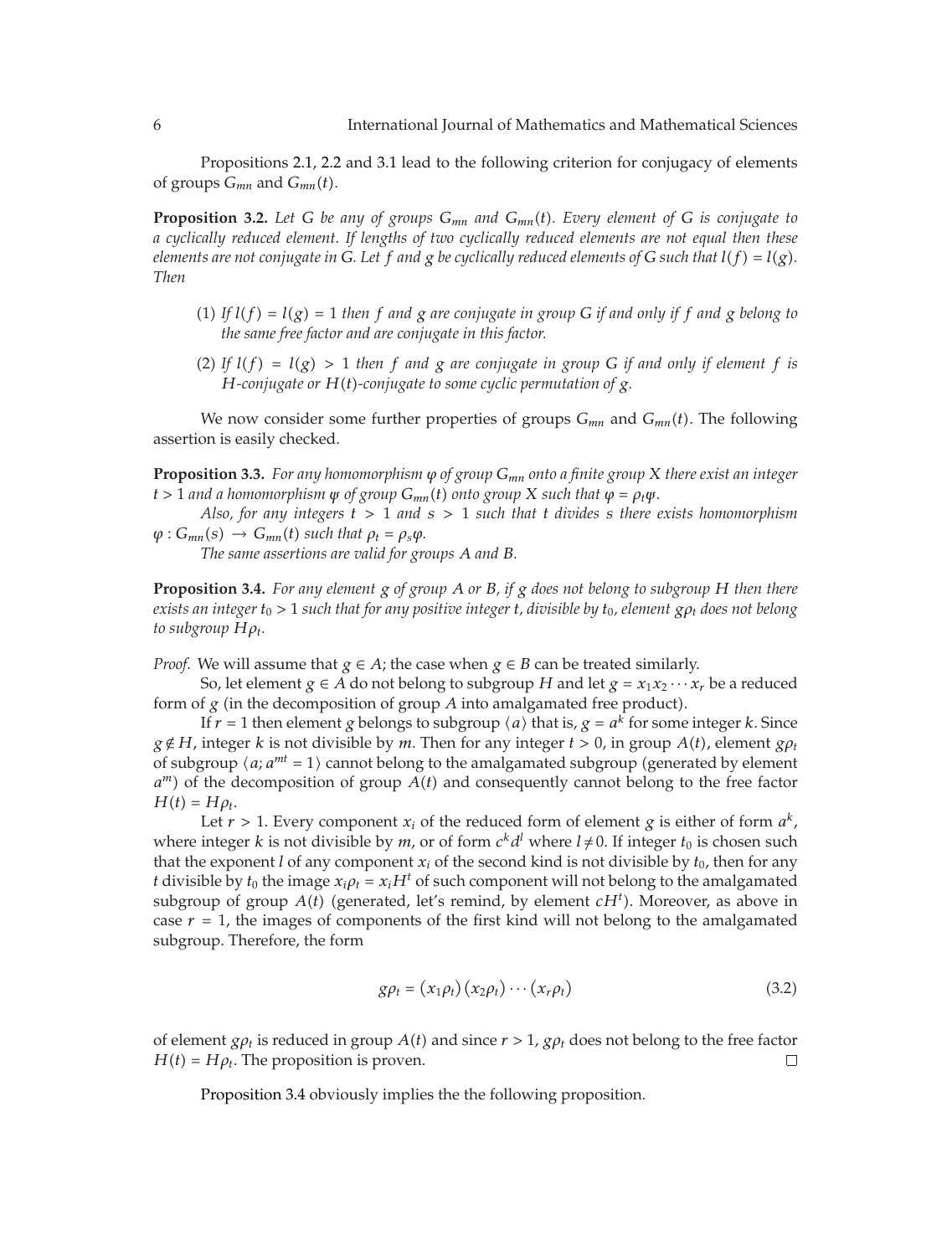**Proposition 3.5.** For any element  $g$  of group  $G_{mn}$  there exists an integer  $t_0 > 1$  such that for all *positive integer t, divisible by t*0*, the length of element gρt in group Gmnt coincides with the length of element g in group Gmn.*

**Proposition 3.6.** *For any elements f and g of group A (or B) such that element f does not belong to the double coset HgH, there exists an integer t*<sup>0</sup> *>* 1 *such that for any positive integer t, divisible by t*<sub>0</sub>*, element*  $f \rho_t$  *does not belong to the double coset*  $H(t)(g \rho_t)H(t)$ *.* 

*Proof.* We can again consider only the case when elements *f* and *g* belong to subgroup *A*. So, let us suppose that element  $f \in A$  does not belong to the double coset  $HgH$ . In view of Proposition 3.4, it is enough to prove that there exists a homomorphism  $\varphi$  of  $A$  onto a finite group *X* such that element *f* $\varphi$  of *X* does not belong to the double coset  $(H\varphi)(g\varphi)(H\varphi)$ .

To this end let's consider the quotient group  $A = A/C$  of group A by its (central) subgroup *C* =  $\langle c \rangle$ . The image *x*C of an element *x*  $\in$  *A* in group *A* will be denoted by  $\overline{x}$ .

It is obvious that group  $A$  is the (ordinary) free product of the cyclic group  $X$  of order *m*, generated by element  $\overline{a}$ , and the infinite cycle  $\gamma$ , generated by *d*. The canonical homomorphism of group *A* onto group  $\overline{A}$  maps subgroup *H* onto subgroup *Y* and consequently, the image of the double coset *HgH* is the double coset *Y*<sub>g</sub>*Y*. Since *C*  $\leq$  *H*, the element *f* does not belong to this coset.

We can assume, without loss of generality, that any element  $f$  and  $\overline{g}$ , if it is different from identity, has reduced form the first and the last syllables of which do not belong to subgroup *Y*. Every *Y*-syllable of these reduced forms is of form  $\overline{d}^k$  for some integer  $k \neq 0$ . Since the set *M* of all such exponents *k* is finite, we can choose an integer *t >* 0 such that for any  $k ∈ M$  the inequality  $t > 2|k|$  holds. Let's denote by  $\overline{A}$  the factor group of group  $A$  by the normal closure of element  $\overline{d}^t$ . Group  $\widetilde{A}$  is the free product of groups *X* and *Y/Y<sup><i>t*</sup> and since different integers from *M* are not relatively congruent and are not congruent to zero modulo *t*, then the reduced forms of the images  $\tilde{f}$  and  $\tilde{g}$  of elements  $\overline{f}$  and  $\overline{g}$  in group  $\tilde{A}$  are the same as in group  $\overline{A}$ . In particular, element  $\overline{f}$  does not belong to the double coset  $Y/Y^t \widetilde{g} Y/Y^t$ . Since this coset consists of a finite number of elements and group *<sup>A</sup>* is residually finite, then there exists a normal subgroup  $N$  of finite index of group  $A$  such, that

$$
\tilde{f} \notin (Y/Y^t \tilde{g}Y/Y^t) \cdot \widetilde{N}.
$$
\n(3.3)

If now *θ* is the product of the canonical homomorphisms of group *A* onto group *A* and of group *<sup>A</sup>* onto group *<sup>A</sup>* and *<sup>N</sup>* is the full preimage by *<sup>θ</sup>* of subgroup *<sup>N</sup>* , then *<sup>N</sup>* is a normal subgroup of finite index of group *A* and  $f \notin (HgH)N$ . Thus, the canonical homomorphism *ϕ* of group *A* onto quotient group *A/N* has the required property and the proposition is proven.  $\Box$ 

#### **4. Proof of Theorem 1.1**

We prove first the following proposition.

**Proposition 4.1.** *If elements*  $f$  *and*  $g$  *of group*  $G_{mn}$  *such that*  $l(f) = l(g) > 1$  *are not*  $H$ *-conjugate, then for some integer*  $t > 1$ *, elements*  $f \rho_t$  *and*  $g \rho_t$  *of group*  $G_{mn}(t)$  *are not*  $H(t)$ -conjugate.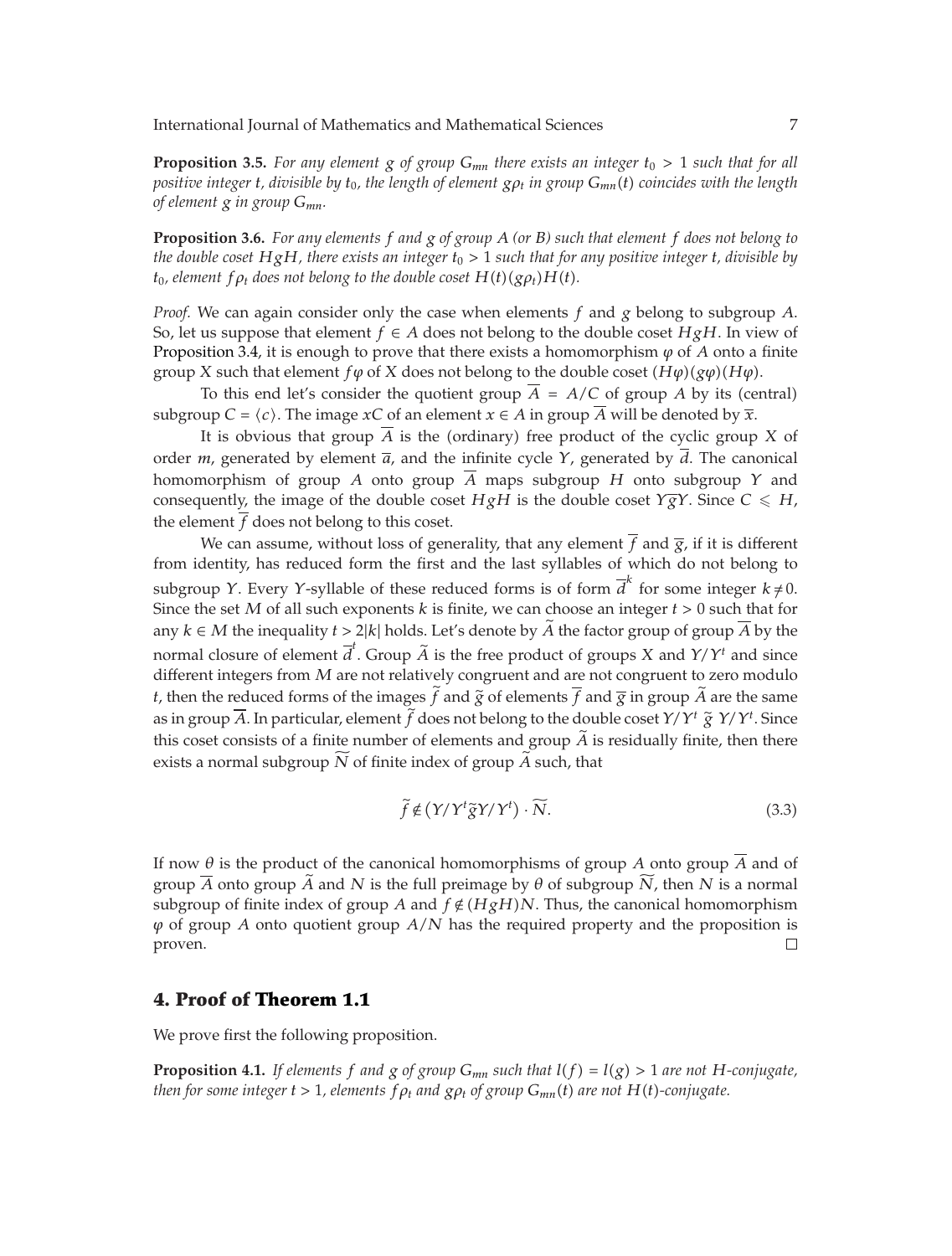*Proof.* Let  $f = x_1 x_2 \cdots x_r$  and  $g = y_1 y_2 \cdots y_r$  be the reduced forms in group  $G_{mn} = (A * B; H)$ of elements *f* and *g*.

We remind (see Proposition 2.3) that elements  $f$  and  $g$  are  $H$ -conjugate if and only if there exist elements  $h_0$ ,  $h_1$ ,  $h_2$ ,..., $h_r = h_0$  of *H* such that for any  $i = 1, 2, ..., r$ , we have

$$
x_i = h_{i-1}^{-1} y_i h_i.
$$
 (4.1)

It then follows, in particular, that for each  $i = 1, 2, \ldots, r$  elements  $x_i$  and  $y_i$  should lie in the same free factor *A* or *B* and define the same double coset modulo *H, H*. So, we consider separately some cases.

*Case 1.* Suppose that for some index *i* elements *xi* and *yi* lie in different free factors *A* and *B* of group *G<sub>mn</sub>* (and, certainly, are not in subgroup *H*). It follows from Proposition 3.4 that there exists an integer  $t > 1$  such that elements  $x_i \rho_t$  and  $y_i \rho_t$  do not belong to the same free factor  $A(t)$  or  $B(t)$  of group  $G_{mn}(t)$  (and, as above, lie in free factors of this group). Hence, by Proposition 2.3, in group  $G_{mn}(t)$  elements  $f \rho_t$  and  $g \rho_t$  are not  $H(t)$ -conjugate.

*Case 2.* Let now for any  $i = 1, 2, ..., r$  elements  $x_i$  and  $y_i$  belong to the same subgroup A or *B* and for some *i* element  $x_i$  does not belong to the double coset  $Hy_iH$ . By Proposition 3.6, there exists an integer  $t_1 > 1$  such that for any positive integer *t*, divisible by  $t_1$ , element  $x_i \rho_t$ is not in the double coset  $H(t)(y_i \rho_t)H(t)$ . From Proposition 3.5, there exist integers  $t_2 > 1$  and  $t_3 > 1$  such that for any positive integer *t* divisible by  $t_2$  the length of element  $f \rho_t$  in group  $G_{mn}(t)$  is equal to *r* and for any positive integer *t*, divisible by  $t_3$ , the length of element  $g\tau_t$  in group  $G_{mn}(t)$  is equal to *r*. Thus, if  $t = t_1t_2t_3$  then in group  $G_{mn}(t)$ , elements  $f \rho_t$  and  $g \rho_t$  have the reduced forms

$$
(x_1\rho_t)(x_2\rho_t)\cdots(x_r\rho_t), \qquad (y_1\rho_t)(y_2\rho_t)\cdots(y_r\rho_t), \qquad (4.2)
$$

respectively, and element  $x_i \rho_t$  is not in the double coset  $H(t)(y_i \rho_t)H(t)$ . Again, by Proposition 2.3 these elements are not  $H(t)$ -conjugate.

*Case 3.* We now consider the case, when for any  $i = 1, 2, \ldots, r$  elements  $x_i$  and  $y_i$  lie in the same free factor *A* or *B* and also determine the same double coset modulo *H, H*. We prove some lemmas.

**Lemma 4.2.** *Let elements x and y belong to one of the groups A or B and do not belong to the subgroup*  $H$  *and*  $x \in HyH$ *, that is,* 

$$
x = c^{\alpha} d^{\beta} y c^{\gamma} d^{\delta} \tag{4.3}
$$

for some integers  $\alpha$ ,  $\beta$ ,  $\gamma$  and  $\delta$ . If elements x and y belong to group A, then integers  $\alpha + \gamma$ ,  $\beta$  and  $\delta$  are *uniquely determined by the equality* 4.3*. If elements x and y belong to group B, then integers β δ, α and γ are uniquely determined by equality* 4.3*.*

*Proof.* Let elements *x* and *y* belong to subgroup *A* and let  $x = c^{\alpha_1}d^{\beta_1}yc^{\gamma_1}d^{\delta_1}$  and  $x =$ *c*<sup>α</sup><sup>2</sup>*d*<sup>*β*<sub>2</sub>*yc*<sup>*γ*</sup>2*d*<sup>*δ*<sub>2</sub></sup> for some integers *α*<sub>1</sub>, *β*<sub>1</sub>, *γ*<sub>1</sub>, *δ*<sub>1</sub>, *α*<sub>2</sub>, *β*<sub>2</sub>, *γ*<sub>2</sub> and *δ*<sub>2</sub>. Rewriting the equality</sup>  $c^{\alpha_1}d^{\beta_1}yc^{\gamma_1}d^{\delta_1} = c^{\alpha_2}d^{\beta_2}yc^{\gamma_2}d^{\delta_2}$  as  $y^{-1}c^{\alpha_1-\alpha_2}d^{\beta_1-\beta_2}y = c^{\gamma_2-\gamma_1}d^{\delta_2-\delta_1}$ , then, by Proposition 3.1, we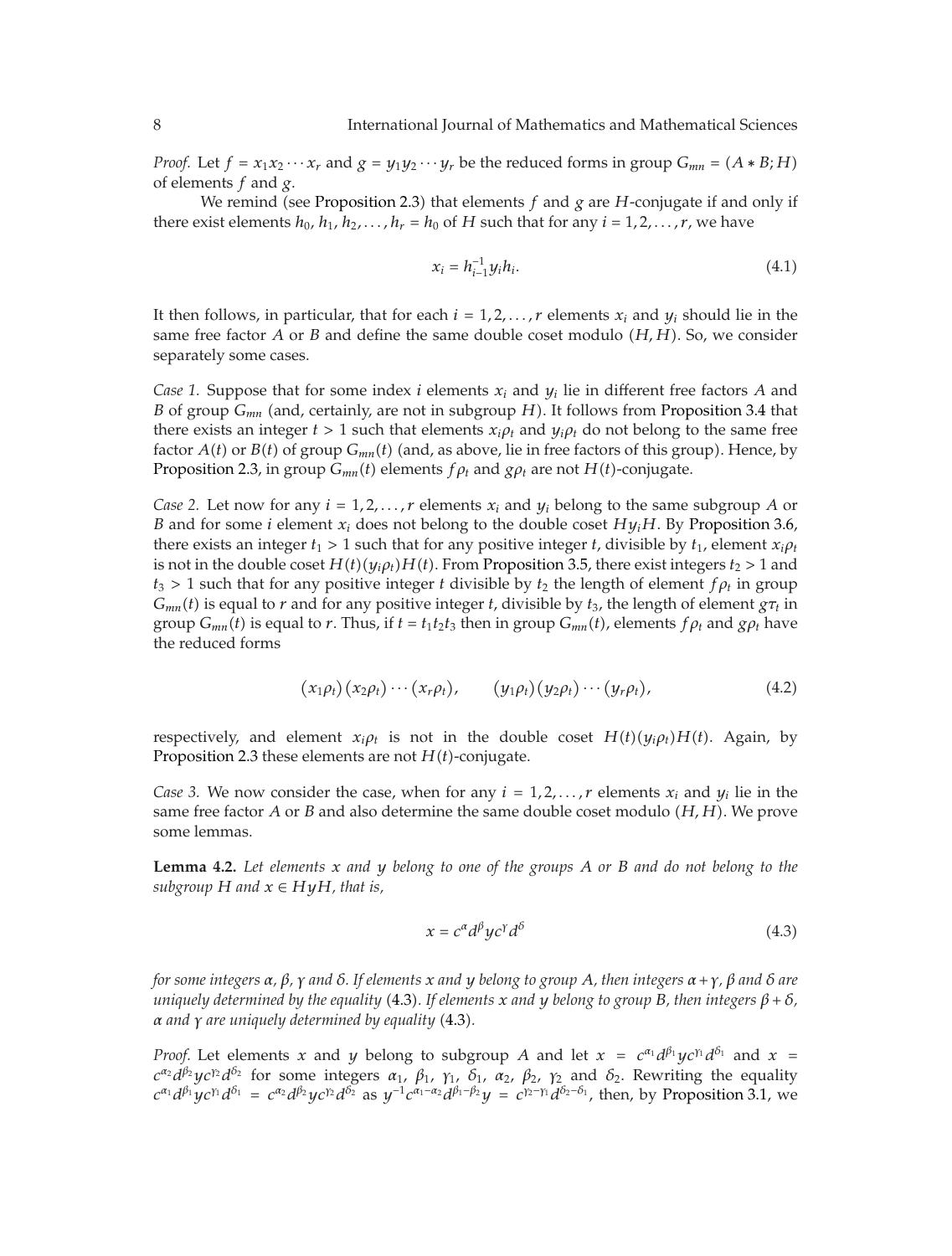International Journal of Mathematics and Mathematical Sciences 9

conclude that  $c^{a_1-a_2}d^{\beta_1-\beta_2} = c^{\gamma_2-\gamma_1}d^{\delta_2-\delta_1}$  and also that this element should belong to subgroup  $\langle c \rangle$ , that is,  $\beta_1 - \beta_2 = \delta_2 - \delta_1 = 0$ . So, we have  $c^{\alpha_1 - \alpha_2} = c^{\gamma_2 - \gamma_1}$  and since the order of element *c* is infinite, then  $\alpha_1 - \alpha_2 = \gamma_2 - \gamma_1$ .

Thus,  $\beta_1 = \beta_2$ ,  $\delta_1 = \delta_2$  and  $\alpha_1 + \gamma_1 = \alpha_2 + \gamma_2$  as it was required. The case when elements *x* and *y* belong to group *B* is esteemed similarly.  $\Box$ 

**Lemma 4.3.** Let elements  $x$  and  $y$  belong to one of groups  $A(t)$  or  $B(t)$  and do not belong to subgroup *H*(*t*) and  $x \in H(t)yH(t)$ , that is,

$$
x = (cHt)\alpha (dHt)\beta y (cHt)\gamma (dHt)\delta
$$
 (4.4)

for some integers  $\alpha$ ,  $\beta$ ,  $\gamma$  and  $\delta$ . If elements x and y belong to group  $A(t)$ , then integers  $\alpha + \gamma$ ,  $\beta$  and *δ are uniquely determined modulo t by equality* 4.4*. If elements x and y belong to group Bt, then integers*  $\beta + \delta$ ,  $\alpha$  *and*  $\gamma$  *are uniquely determined modulo t by equality* (4.4).

The proof of Lemma 4.3 is completely similar to that of Lemma 4.2.

**Lemma 4.4.** Let  $f = x_1x_2 \cdots x_r$  and  $g = y_1y_2 \cdots y_r$  be reduced elements of group  $G_{mn}$ , where  $r > 1$ *and let for every*  $i = 1, 2, \ldots, r$  *the equality*  $x_i = u_i y_i v_i$  *holds, for some elements*  $u_i$  *and*  $v_i$  *of subgroup H*. Then there exists at most one sequence  $h_0$ ,  $h_1$ ,  $h_2$ ,...,  $h_r$  of elements of subgroup H such that for  $any i = 1, 2, ..., r$ 

$$
x_i = h_{i-1}^{-1} y_i h_i.
$$
 (4.5)

Moreover, if  $u_i = c^{\alpha_i}d^{\beta_i}$  and  $v_i = c^{\gamma_i}d^{\delta_i}$  for some integers  $\alpha_i$ ,  $\beta_i$ ,  $\gamma_i$  and  $\delta_i$  (i = 1,2,...,r) and  $x_1, y_1 \in A$ , then such sequence exists if, and only if, for any  $i, 1 \le i \le r$ ,

$$
\alpha_i + \alpha_{i+1} + \gamma_{i-1} + \gamma_i = 0, \quad \text{if } i \text{ is odd,}
$$
  

$$
\beta_i + \beta_{i+1} + \delta_{i-1} + \delta_i = 0, \quad \text{if } i \text{ is even.}
$$
 (4.6)

*Proof.* We suppose first that the sequence  $h_0$ ,  $h_1$ ,  $h_2$ ,...,  $h_r$  of elements of subgroup *H* satisfying equality (4.5) exists, and let's write  $h_i = c^{\mu_i} d^{\nu_i}$ , for some integers  $\mu_i$  and  $\nu_i$ .

Then, since for any  $i = 1, 2, ..., r$  the equality  $h_{i-1}^{-1}y_ih_i = u_iy_iv_i$  holds, we have

$$
y_i^{-1}(h_{i-1}u_i)y_i = h_i v_i^{-1}.
$$
\n(4.7)

Since  $r > 1$ , then every element  $y_i$ , belonging to one of the subgroups *A* or *B*, does not lie in subgroup *H*, and consequently, from Proposition 3.1, for any  $i = 1, 2, \ldots, r$ , we have the equality  $h_{i-1}u_i = h_iv_i^{-1}$ . Substituting the expressions of elements  $h_i$ ,  $u_i$  and  $v_i$ , we have for every  $i = 1, 2, ..., rc^{\mu_{i-1} + \alpha_i}d^{\nu_{i-1} + \beta_i} = c^{\mu_i - \gamma_i}d^{\nu_i - \delta_i}$  and hence we obtain the system of numeric equations

$$
\mu_{i-1} + \alpha_i = \mu_i - \gamma_i, \qquad \nu_{i-1} + \beta_i = \nu_i - \delta_i \quad (i = 1, 2, \dots, r). \tag{4.8}
$$

Since by (4.7) for every *i* = 1,2,...,r element  $h_i v_i^{-1}$  belongs to the intersection  $y_i^{-1} H y_i \cap H$ and, by supposition, elements *y*1, *y*3*,...* belong to subgroup *A* and elements *y*2, *y*4*,...* belong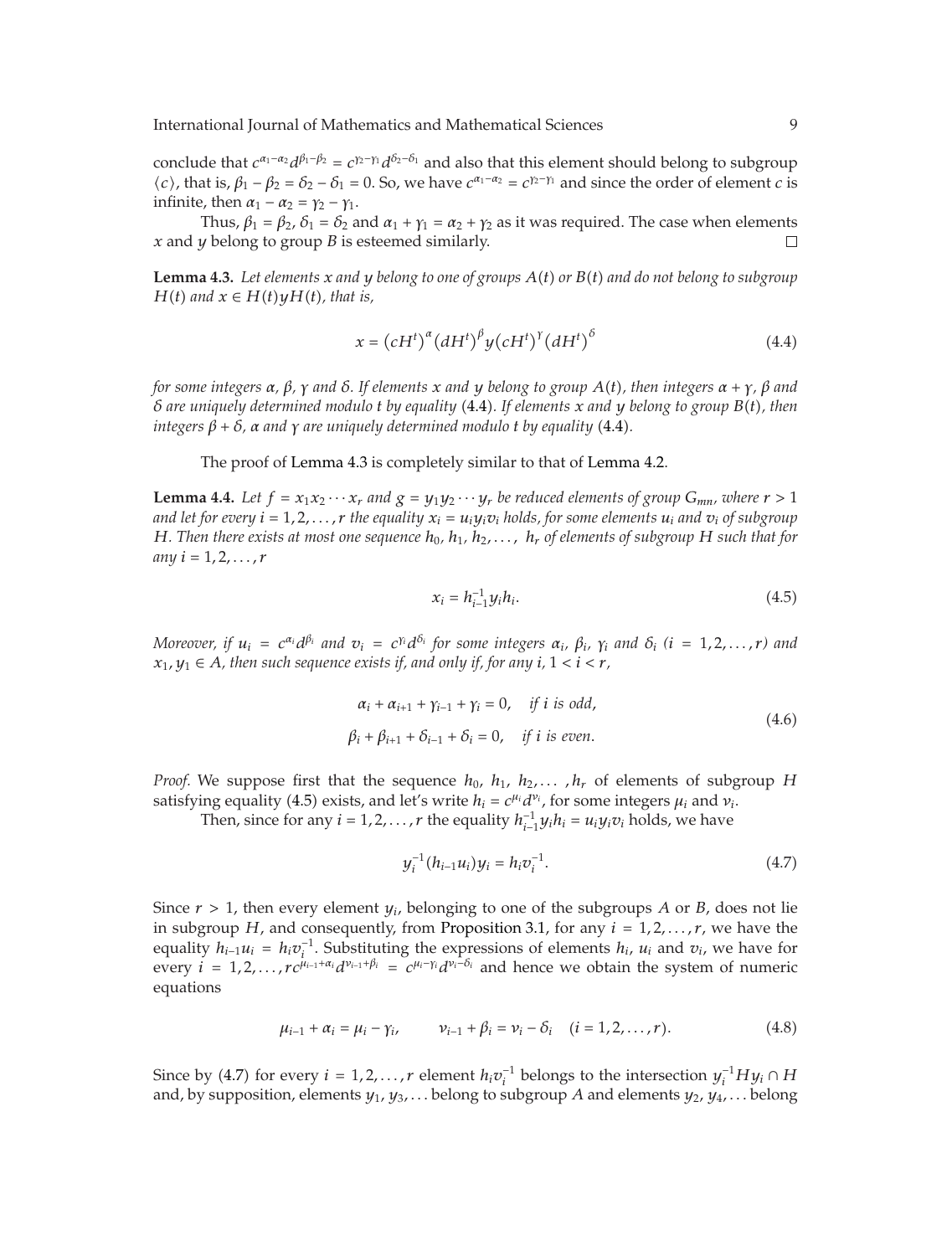to subgroup *B*, then from Proposition 3.1, it follows that for odd *i*, we should have  $h_{i-1}u_i =$ *h<sub>i</sub>v*<sup>−1</sup> ∈  $\langle c \rangle$ , and for even *i*, we should have *h*<sub>*i*−1</sub>*u*<sub>*i*</sub> = *h<sub>i</sub>v*<sup>−1</sup> ∈  $\langle d \rangle$ . It means that for every odd *i*  $(i = 1, 2, ..., r)$  we have the equalities  $v_{i-1} + \beta_i = 0$  and  $v_i - \delta_i = 0$ , and for every even *i*  $(i = 1, 2, \ldots, r)$  we have the equalities  $\mu_{i-1} + \alpha_i = 0$  and  $\mu_i - \gamma_i = 0$ .

Hence, the values of the integers  $\mu_i$  and  $\nu_i$  are determined uniquely. Namely,

$$
\mu_i = \begin{cases} \gamma_i & \text{if } i \text{ is even and } 2 \leq i \leq r, \\ -\alpha_{i+1} & \text{if } i \text{ is odd and } 1 \leq i \leq r-1, \end{cases}
$$
(4.9)

$$
\nu_i = \begin{cases}\n-\beta_{i+1} & \text{if } i \text{ is even and } 0 \leq i \leq r-1, \\
\delta_i & \text{if } i \text{ is odd and } 1 \leq i \leq r.\n\end{cases}
$$
\n(4.10)

Moreover, from equalities  $(4.8)$  it follows, that

$$
\mu_0 = -(\alpha_1 + \alpha_2 + \gamma_1),
$$
  
\n
$$
\nu_r = \beta_r + \delta_{r-1} + \delta_r \quad \text{if } r \text{ is even},
$$
  
\n
$$
\mu_r = \alpha_r + \gamma_{r-1} + \gamma_r \quad \text{if } r \text{ is odd}.
$$
\n(4.11)

Thus, the statement that there can exist at most one sequence of elements  $h_0$ ,  $h_1$ ,  $h_1, \ldots, h_r$  of subgroup *H* satisfying equalities (4.5) is demonstrated.

Substituting the value  $\mu_{i-1} = \gamma_{i-1}$  and  $\mu_i = -\alpha_{i+1}$  defined in (4.9) in the equalities  $\mu_{i-1}$  +  $\alpha_i = \mu_i - \gamma_i$  of system (4.8), where  $1 < i < r$  and *i* is odd, we obtain  $\alpha_i + \alpha_{i+1} + \gamma_{i-1} + \gamma_i = 0$ . Similarly, substituting the value  $v_{i-1} = \delta_{i-1}$  and  $v_i = -\beta_{i+1}$  defined in (4.10) in the equalities  $v_{i-1} + \beta_i = v_i - \delta_i$  of systems (4.8), where  $1 < i < r$  and *i* is even, we obtain  $\beta_i + \beta_{i+1} + \delta_{i-1} + \delta_i = 0$ .

Thus, under the existence in subgroup *H* of sequence  $h_0$ ,  $h_1$ ,  $h_2$ ,...,  $h_r$  of elements satisfying  $(4.5)$ , conditions  $(4.6)$  are satisfied.

Conversely, suppose conditions (4.6) are satisfied. Let

$$
h_0 = c^{-(\alpha_1 + \alpha_2 + \gamma_1)} d^{-\beta_1}
$$
\n(4.12)

and for all indexes *i* such that  $1 \leq i < r$ , we set

$$
h_i = \begin{cases} c^{\gamma_i} d^{-\beta_{i+1}} & \text{if } i \text{ is even,} \\ c^{-\alpha_{i+1}} d^{\delta_i} & \text{if } i \text{ is odd.} \end{cases}
$$
(4.13)

At last, for  $i = r$  we set

$$
h_r = \begin{cases} c^{\gamma_r} d^{\beta_r + \delta_{r-1} + \delta_r} & \text{if } r \text{ is even,} \\ c^{\alpha_r + \gamma_{r-1} + \gamma_r} d^{\delta_r} & \text{if } r \text{ is odd.} \end{cases}
$$
(4.14)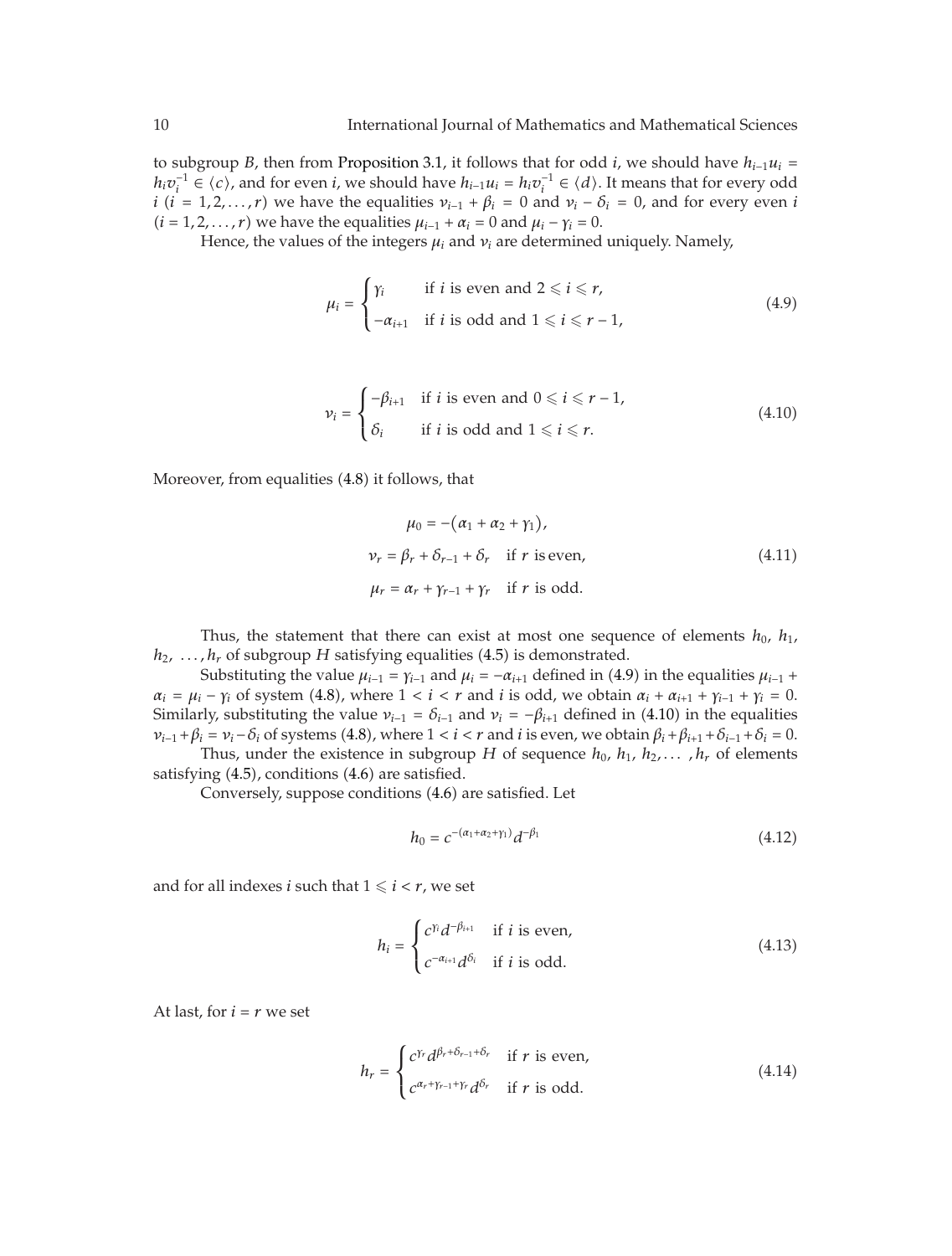International Journal of Mathematics and Mathematical Sciences 11

Let us show that, the so-defined sequence of elements  $h_0$ ,  $h_1$ ,  $h_2$ , ...,  $h_r$  really fits to equalities (4.5).

If  $i = 1$ , using the permutability of elements *c* and  $y_1$  we have

$$
h_0^{-1}y_1h_1 = c^{\alpha_1 + \alpha_2 + \gamma_1}d^{\beta_1}y_1c^{-\alpha_2}d^{\delta_1} = c^{\alpha_1}d^{\beta_1}y_1c^{\gamma_1}d^{\delta_1} = x_1.
$$
 (4.15)

If  $1 < i < r$  and integer *i* is even, using the equality  $\beta_i + \beta_{i+1} + \delta_{i-1} + \delta_i = 0$  and permutability of elements *d* and *yi*, we have

$$
h_{i-1}^{-1}y_ih_i = c^{\alpha_i}d^{-\delta_{i-1}}y_ic^{\gamma_i}d^{-\beta_{i+1}} = c^{\alpha_i}y_ic^{\gamma_i}d^{-(\delta_{i-1}+\beta_{i+1})} = c^{\alpha_i}y_ic^{\gamma_i}d^{\beta_i+\delta_i} = c^{\alpha_i}d^{\beta_i}y_ic^{\gamma_i}d^{\delta_i} = x_i.
$$
 (4.16)

If  $1 < i < r$  and integer *i* is odd, using the equality  $\alpha_i + \alpha_{i+1} + \gamma_{i-1} + \gamma_i = 0$  and permutability of elements *c* and *yi*, we have

$$
h_{i-1}^{-1}y_ih_i = c^{-\gamma_{i-1}}d^{\beta_i}y_ic^{-\alpha_{i+1}}d^{\delta_i} = c^{-(\gamma_{i-1}+\alpha_{i+1})}d^{\beta_i}y_id^{\delta_i} = c^{\alpha_i+\gamma_i}d^{\beta_i}y_id^{\delta_i} = c^{\alpha_i}d^{\beta_i}y_ic^{\gamma_i}d^{\delta_i} = x_i.
$$
 (4.17)

If integer *r* is even, then

$$
h_{r-1}^{-1}y_r h_r = c^{\alpha_r} d^{-\delta_{r-1}} y_r c^{\gamma_r} d^{\beta_r + \delta_{r-1} + \delta_r} = c^{\alpha_r} d^{\beta_r} y_r c^{\gamma_r} d^{\delta_r} = x_r,
$$
 (4.18)

and if *r* is odd, then

$$
h_{r-1}^{-1}y_r h_r = c^{-\gamma_{r-1}} d^{\beta_r} y_r c^{\alpha_r + \gamma_{r-1} + \gamma_r} d^{\delta_r} = c^{\alpha_r} d^{\beta_r} y_r c^{\gamma_r} d^{\delta_r} = x_r.
$$
 (4.19)

So, Lemma 4.4 is completely demonstrated.

$$
\qquad \qquad \Box
$$

Similar argument gives the following lemma.

**Lemma 4.5.** Let  $f = x_1x_2 \cdots x_r$  and  $g = y_1y_2 \cdots y_r$  be reduced elements of group  $G_{mn}(t)$ , where  $r > 1$ , and let for every  $i = 1, 2, ..., r$  the equality  $x_i = u_i y_i v_i$  takes place, for some elements  $u_i$  and  $v_i$ *of subgroup*  $H(t)$ . Then there exists at most one sequence  $h_0$ ,  $h_1$ ,  $h_2$ ,...,  $h_r$  of elements of subgroup *H*(*t*) *such that for any*  $i = 1, 2, \ldots, r$ *, one has* 

$$
x_i = h_{i-1}^{-1} y_i h_i. \tag{4.20}
$$

Moreover, if  $u_i = (cH^t)^{\alpha_i} (dH^t)^{\beta_i}$  and  $v_i = (cH^t)^{\gamma_i} (dH^t)^{\delta_i}$  for some integers  $\alpha_i$ ,  $\beta_i$ ,  $\gamma_i$  and  $\delta_i$  (i = 1, 2, ..., *r*) and  $x_1, y_1 \in A(t)$ , then such sequence exists if and only if for any integer *i*,  $1 < i < r$ , one *has*

$$
\alpha_i + \alpha_{i+1} + \gamma_{i-1} + \gamma_i \equiv 0 \pmod{t} \quad \text{if } i \text{ is odd,}
$$
\n
$$
\beta_i + \beta_{i+1} + \delta_{i-1} + \delta_i \equiv 0 \pmod{t} \quad \text{if } i \text{ is even.}
$$
\n(4.21)

We can now end the consideration of Case 3 and thus complete the proof of Proposition 4.1.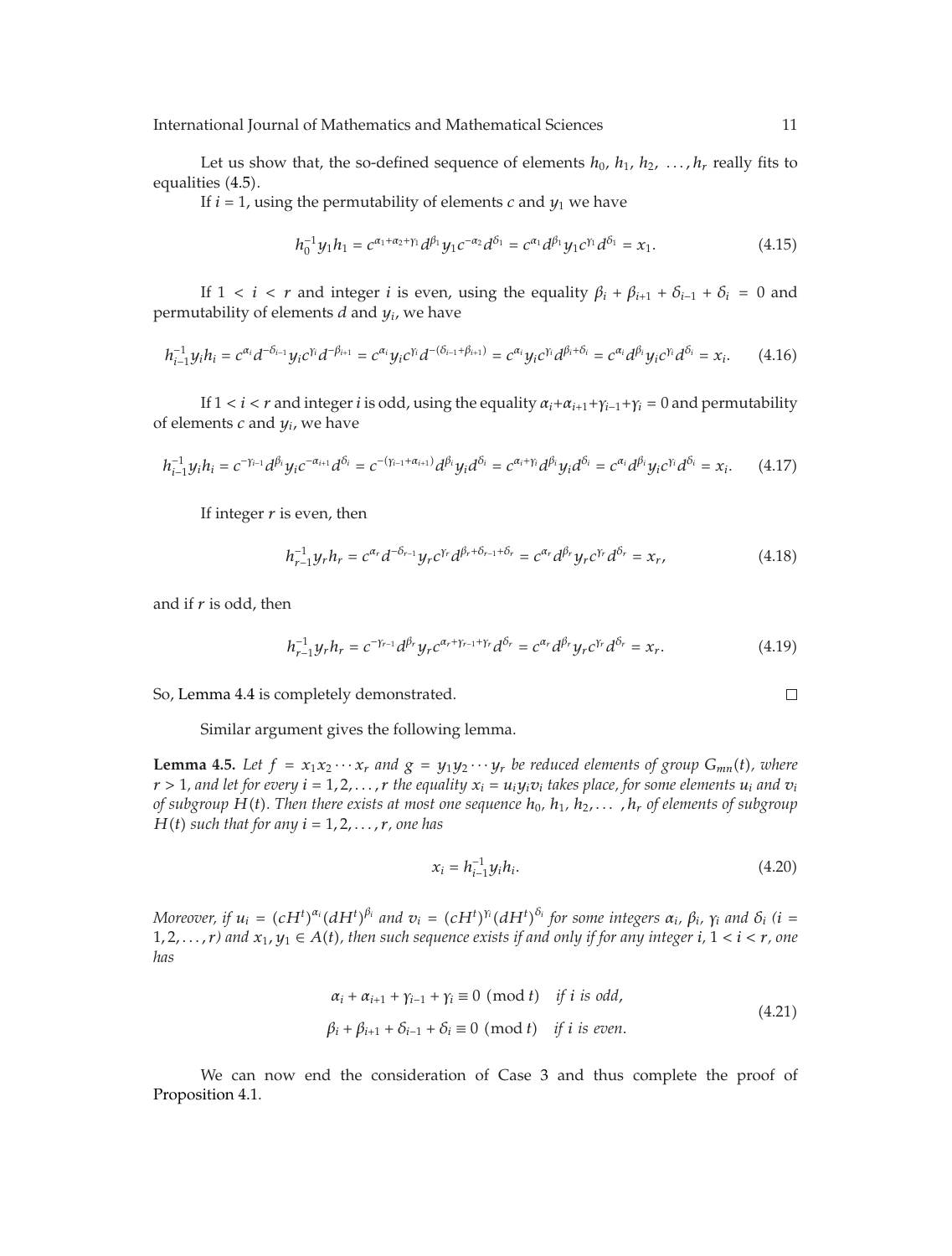By Proposition 2.3, elements *f* and *g* are *H*-conjugate if and only if their cyclic permutation  $x_2 \cdots x_r x_1$  and  $y_2 \cdots y_r y_1$  are *H*-conjugate. Therefore, we can suppose, without loss of generality, that elements  $x_1$  and  $y_1$  belong to subgroup A.

By supposition, for every  $i = 1, 2, ..., r$  there exist integers  $\alpha_i$ ,  $\beta_i$ ,  $\gamma_i$  and  $\delta_i$  such that

$$
x_i = c^{\alpha_i} d^{\beta_i} y_i c^{\gamma_i} d^{\delta_i}.
$$
\n(4.22)

If integer *i*,  $1 < i < r$ , is even, then  $y_i \in B$ ,  $y_{i-1}, y_{i+1} \in A$  and consequently, from Lemma 4.2, integers  $\beta_i + \delta_i$ ,  $\delta_{i-1}$  and  $\beta_{i+1}$  do not depend from the particular expressions of the elements  $x_i$  (in the form  $x_i = uy_iv$ , where  $u, v \in H$ ), and these integers are uniquely determined by the sequences  $x_1, x_2, \ldots, x_r$  and  $y_1, y_2, \ldots, y_r$ . Similarly, for any odd *i*,  $1 < i < r$ , integers  $\alpha_i + \gamma_i$ ,  $\gamma_{i-1}$  and  $\alpha_{i+1}$  are uniquely determined by these sequences. It means, in turn, that the satisfiability of conditions  $(4.6)$  of Lemma 4.4 depends only on the sequences  $x_1$ ,  $x_2, \ldots, x_r$  and  $y_1, y_2, \ldots, y_r$ .

Let's now conditions (4.6) of Lemma 4.4 are not satisfied, that is, either for some even *i*,  $1 < i < r$ , the sum  $\beta_i + \beta_{i+1} + \delta_{i-1} + \delta_i$  is different from zero, or for some odd *i*,  $1 < i < r$ , the sum  $\alpha_i + \alpha_{i+1} + \gamma_{i-1} + \gamma_i$  is different from zero. Then it is possible to find an integer  $t_1 > 1$ , not dividing the respective sum. Let's also choose, according to Proposition 3.5, the integers  $t_2 > 1$  and  $t_3 > 1$  such that for all positive integer *t*, divisible by  $t_2$ , the length of element  $f \rho_t$  in group  $G_{mn}(t)$  is equal to  $r$  and for all positive integer  $t$ , divisible by  $t_3$ , the length of element *gρt* in group  $G_{mn}(t)$  is equal to *r*. Then if  $t = t_1t_2t_3$ , in group  $G_{mn}(t)$ , elements  $f \rho_t$  and  $g \rho_t$ have reduced forms

$$
(x_1\rho_t)(x_2\rho_t)\cdots(x_r\rho_t), \qquad (y_1\rho_t)(y_2\rho_t)\cdots(y_r\rho_t), \qquad (4.23)
$$

respectively. Further, for every  $i = 1, 2, \ldots, r$ ,

$$
x_i \rho_t = \left(cH^t\right)^{\alpha_i} \left(dH^t\right)^{\beta_i} \left(y_i \rho_t\right) \left(cH^t\right)^{\gamma_i} \left(dH^t\right)^{\delta_i}.\tag{4.24}
$$

From Lemma 4.3 and the selection of integer  $t_1$  it follows that for elements  $f \rho_t$  and  $g\rho_t$ , conditions (4.21) of Lemma 4.5 are not satisfied. Therefore from this lemma and Proposition 2.3, elements  $f \rho_t$  and  $g \rho_t$  are not  $H(t)$ -conjugate in group  $G_{mn}(t)$ .

Let now the reduced forms of elements  $f$  and  $g$  satisfy conditions  $(4.6)$  of Lemma 4.4. Then according to this lemma, in subgroup *H* there exists the only sequence of elements  $h_0$ , *h*<sub>1</sub>, *h*<sub>2</sub>,..., *h*<sub>r</sub> such that for any *i* = 1,2,..., *r*, we have  $x_i = h_{i-1}^{-1}y_ih_i$ . Since elements *f* and *g* are not *H*-conjugate, then elements  $h_0$  and  $h_r$  should be different. Since group  $G_{mn}$  is residually finite, by Proposition 3.3 there exists an integer  $t_1 > 1$  such that  $h_0 \rho_{t_1} \neq h_r \rho_{t_1}$ . Let's choose one more integer  $t_2$  such that in group  $G_{mn}(t_2)$  elements  $f \rho_{t_2}$  and  $g \rho_{t_2}$  have length  $r$ . Then if  $t = t_1 t_2$ , in group  $G_{mn}(t)$ ,  $h_0 \rho_t \neq h_r \rho_t$ , elements  $f \rho_t$  and  $g \rho_t$  have reduced forms

$$
(x_1\rho_t)(x_2\rho_t)\cdots(x_r\rho_t), \qquad (y_1\rho_t)(y_2\rho_t)\cdots(y_r\rho_t), \qquad (4.25)
$$

respectively, and for every  $i = 1, 2, \ldots, r$ 

$$
x_i \rho_t = \left( c H^t \right)^{\alpha_i} \left( d H^t \right)^{\beta_i} \left( y_i \rho_t \right) \left( c H^t \right)^{\beta_i} \left( d H^t \right)^{\delta_i} . \tag{4.26}
$$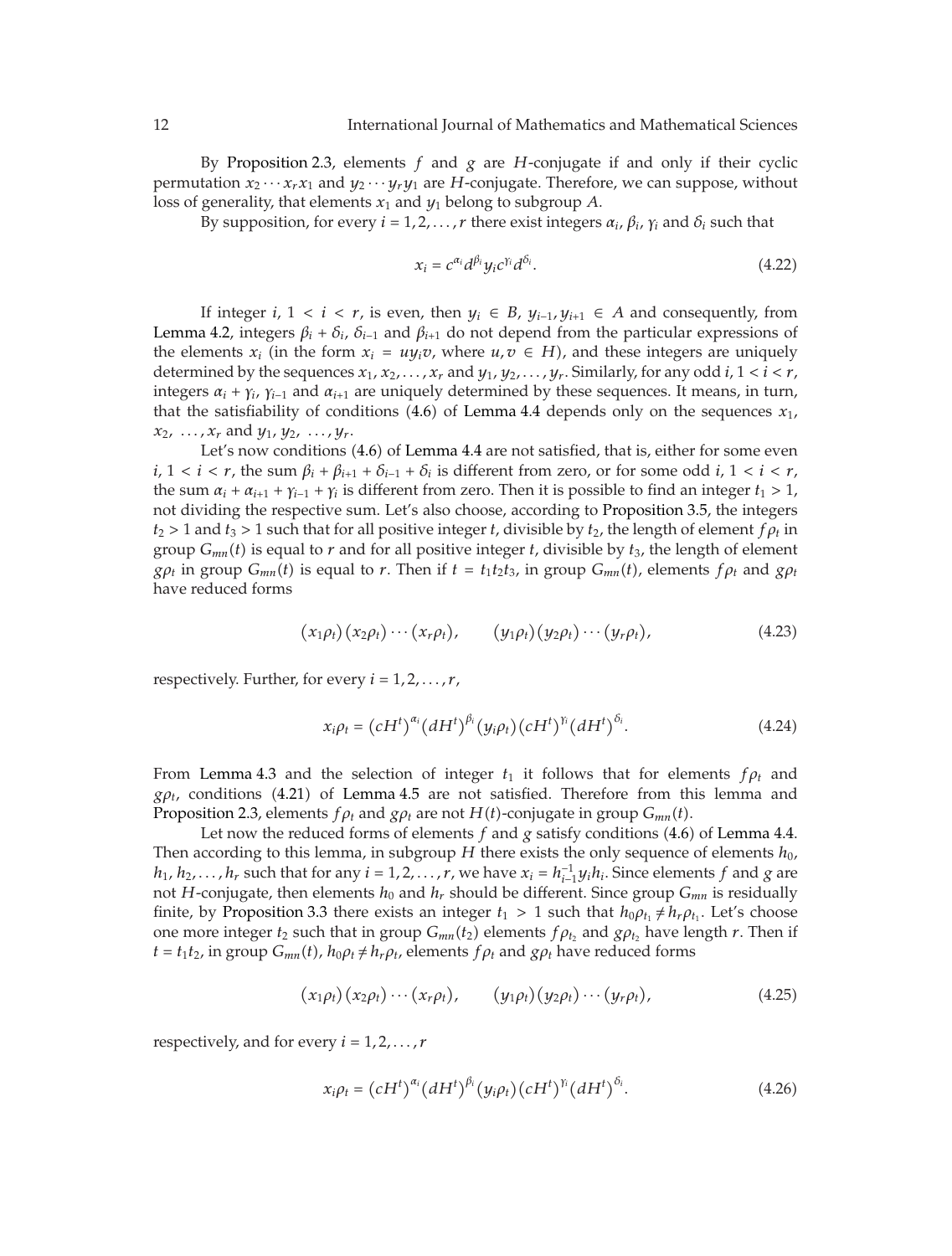International Journal of Mathematics and Mathematical Sciences 13

Moreover, in group  $G_{mn}(t)$ , for any  $i = 1, 2, ..., r$ , the equality

$$
x_i \rho_t = (h_{i-1} \rho_t)^{-1} (y_i \rho_t) (h_i \rho_t)
$$
\n(4.27)

holds.

Since the sequence  $h_0 \rho_t$ ,  $h_1 \rho_t$ ,  $h_2 \rho_t$ ,..., $h_r \rho_t$  is, by Lemma 4.5, the unique sequence of elements of subgroup  $H(t)$  satisfying these equalities, then from Proposition 2.3, elements *f* $\tau_t$  and  $g\tau_t$  are not *H*(*t*)-conjugate in group  $G_{mn}(t)$ .

Hence Proposition 4.1 is completely demonstrated.

$$
\Box
$$

We now proceed directly to the proof of Theorem 1.1.

As remarked above, for any  $t > 1$ , group  $G_{mn}(t)$  is conjugacy separable. Therefore, for the proof of the Theorem it is enough to show that for any two nonconjugate in group *Gmn* elements *f* and *g* of group  $G_{mn}$ , there exists an integer  $t > 1$  such that elements  $f \rho_t$  and  $g \rho_t$  are not conjugate in group *Gmnt*. To this end we make use of the conjugacy criterion of elements of groups *Gmn* and *Gmnt* given in Proposition 3.2.

So, let  $f = x_1x_2 \cdots x_r$  and  $g = y_1y_2 \cdots y_r$  be the reduced forms in group  $G_{mn}$  $(A * B; H)$  of two nonconjugate in group  $G_{mn}$  elements  $f$  and  $g$ . By Proposition 3.2 we can assume that elements *f* and *g* are cyclically reduced. In accordance with this proposition we must consider separately some cases.

*Case 1*  $(l(f) \neq l(g))$ . From Proposition 3.5, there exists an integer  $t_1 > 1$  such that for any positive integer *t*, divisible by  $t_1$ , the length of element  $f \rho_t$  in group  $G_{mn}(t)$  coincides with the length of element *f* in group  $G_{mn}$ . Similarly, there exists integer  $t_2 > 1$  such that for any positive integer *t*, divisible by  $t_2$ , the length of element  $g\rho_t$  in group  $G_{mn}(t)$  coincides with the length of element *g* in group  $G_{mn}$ . Thus, if  $t = t_1 t_2$  elements  $f \rho_t$  and  $g \rho_t$  of group  $G_{mn}(t)$  are, as it is easy to see, cyclically reduced and have different length. Hence, by Proposition 3.2, these elements are not conjugate in this group. Thus integer *t* is the required.

*Case 2* ( $l(f) = l(g) = 1$ ). In this case each of these elements belongs to one of the subgroups *A* or *B*. Suppose first that both elements lie in the same of these subgroups; let it be, for instance, subgroup *A*. Since elements *f* and *g* are not conjugate in group *A* and group *A* is conjugacy separable [3], then by Proposition 3.3 there exists an integer  $t > 1$  such that in group  $A(t)$ elements  $f \rho_t$  and  $g \rho_t$  are not conjugate. Proposition 3.2 now implies that elements  $f \rho_t$  and *g* $\rho_t$  are not conjugate in group  $G_{mn}(t)$ .

Let now element *f* belongs to subgroup *A*, element *g* belongs to subgroup *B* and these elements do not belong to subgroup *H*. By Proposition 3.4, there exist integers  $t_1 > 1$  and  $t_2 > 1$  such that for any positive integer *t*, divisible by  $t_1$ , element  $f \rho_t$  does not belong to subgroup  $H\rho_t$ , and for any positive integer *t*, divisible by  $t_2$ , element  $g\rho_t$  does not belong to subgroup *H<sub>Pt</sub>*. Then if  $t = t_1t_2$ , Proposition 3.2 implies that elements  $f_{\rho_t}$  and  $g_{\rho_t}$  are not conjugate in group *Gmnt*.

*Case 3*  $(l(f) = l(g) > 1)$ . Let  $g_i = y_i y_{i+1} \cdots y_r y_1 \cdots y_{i-1}$   $(i = 1, 2, ..., r)$  be all the cyclic permutations of element *g*. Since elements *g* and  $g_i$  are conjugate and elements *f* and *g* are not conjugate, element *f* is not *H*-conjugate to any of elements *g*1, *g*2*,... ,gr* . It follows from Proposition 4.1 that for every  $i = 1, 2, \ldots, r$ , there exists an integer  $t_i > 1$  such that elements *f* $\rho_{t_i}$  and  $g_i \rho_{t_i}$  are not  $H(t_i)$ -conjugate in group  $G_{mn}(t_i)$ . Let also integer  $t_0 > 1$  be chosen such